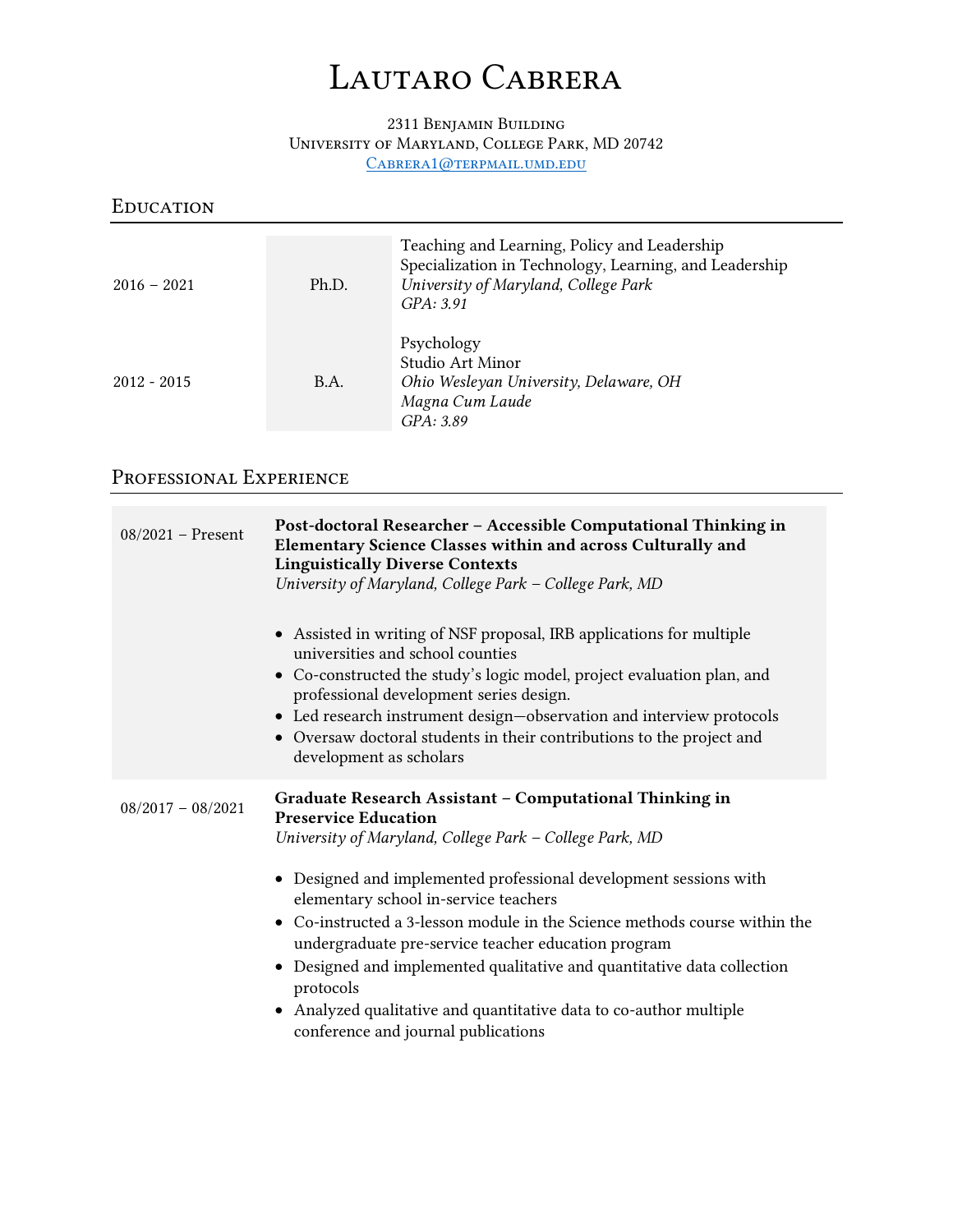| $08/2016 - 08/2018$ | Graduate Research Assistant - Science Everywhere<br>University of Maryland, College Park - College Park, MD<br>• Designed and facilitated after-school learning sessions with K-12 students.<br>• Developed interview and observation protocols for data collection<br>• Collected and analyzed quantitative and qualitative data in preparation of<br>manuscripts                                                           |
|---------------------|------------------------------------------------------------------------------------------------------------------------------------------------------------------------------------------------------------------------------------------------------------------------------------------------------------------------------------------------------------------------------------------------------------------------------|
| $01/2016 - 08/2016$ | Research Assistant at The Research Institute, Biobehavioral Health<br>Nationwide Children's Hospital - Columbus, OH<br>• Conducted study visits involving consent, interviewing and data collection<br>• Prescreened potential participants based on existing health records<br>• Managed study databases and designed systems for automating data entry<br>• Designed study newsletters, materials, and informational video |
| $08/2013 - 12/2016$ | <b>Student Teacher Aide</b><br>Ohio Wesleyan University Early Childhood Center - Delaware, OH<br>• Assisted with pre-K classroom organization, lessons, and supported the<br>main teacher in her daily activities<br>• Provided specific assistance to ELL student                                                                                                                                                           |
| $08/2014 - 05/2015$ | <b>Resident Assistant</b><br>Ohio Wesleyan University - Delaware, OH<br>• Assisted residents with Hall issues<br>• Organized community-building programs<br>• Mediated conflict resolutions<br>• Handled administrative issues for students                                                                                                                                                                                  |
| $08/2013 - 05/2014$ | <b>Student Representative</b><br>Adobe Systems, Inc. - Delaware, OH<br>• Responsible for driving awareness, engagement, and excitement for Adobe<br>Creative Cloud within the Ohio Wesleyan community through strategic<br>partnerships, sponsored events, workshops and word-of-mouth.<br>• Conducted 5 workshops on Adobe software for students.                                                                           |

# *Consulting*

| October 2021 | <b>Digital Promise</b><br>Computational Thinking of an Inclusive World: A Resource for Educators to<br>Learn and Lead |
|--------------|-----------------------------------------------------------------------------------------------------------------------|
|              |                                                                                                                       |

• Contributed to report by editing and sharing insights about the role of Computer Science and Computational Thinking in disciplinary learning.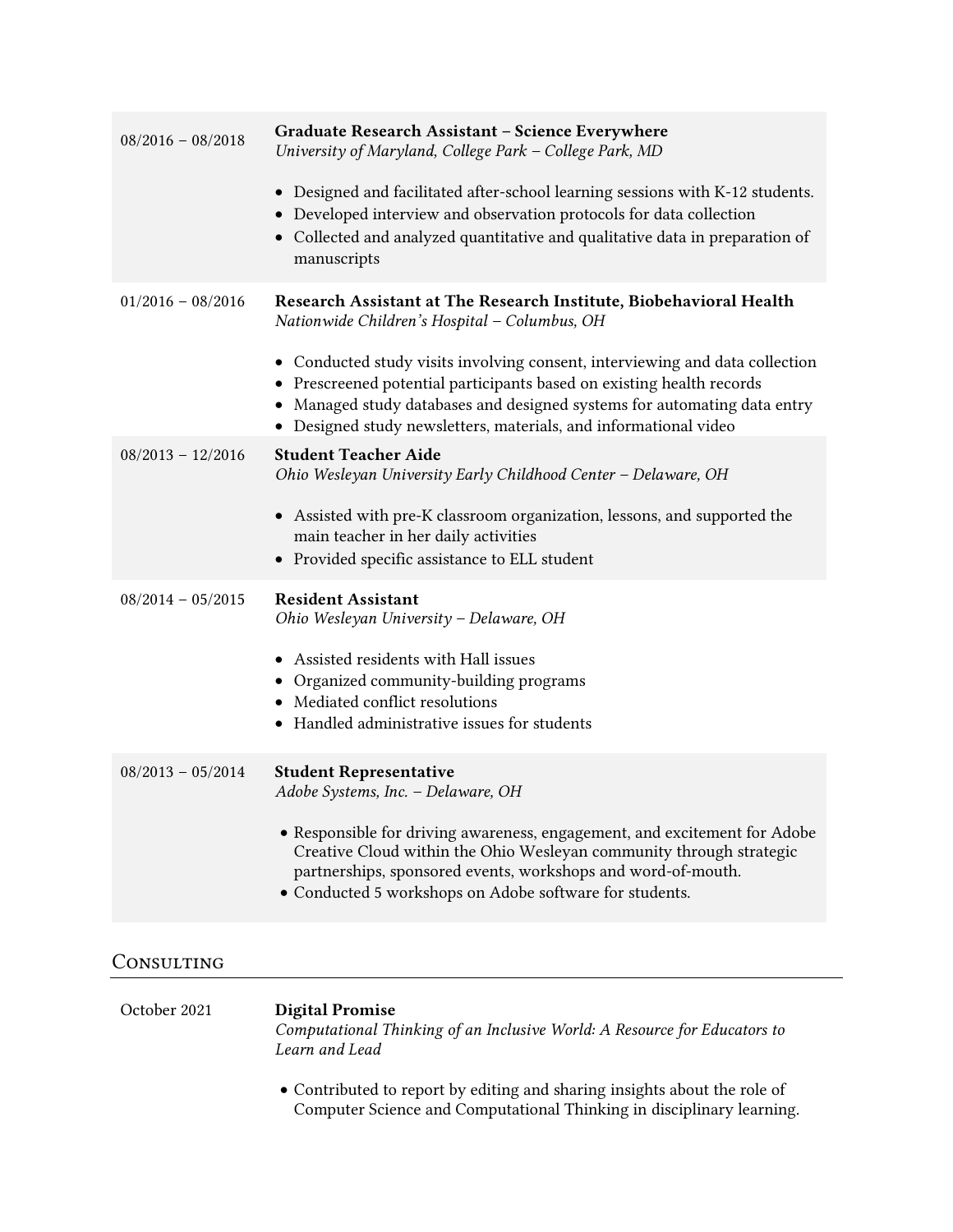#### *Manuscripts Under Review*

- Cabrera, L., Ketelhut, D. J., Mills, K., Killen, H., Coenraad, M., Byrne, V., & Plane, J. (Under Review). Designing a Framework for Teachers' Integration of Computational Thinking into Elementary Science.
- Coenraad, M., Cabrera, L., Byrne, V., Killen, H., Ketelhut, D. J., Mills, K. M., & Plane, J. (Under Review). STIGCT: The Design of a Science Teaching Computational Thinking Inquiry Group to Promote CT Integration in Elementary Science.

#### *Invited Manuscripts*

- Ketelhut, D. J., & Cabrera, L. (2020). *Computational Thinking in Early Childhood and Elementary Science and Engineering Education*. Report for the National Academies of Sciences, Engineering and Education committee on Enhancing Science and Engineering in Prekindergarten through Fifth Grade.
- Cabrera, L. (In Press). Sphero Struggle: Productive or Demoralizing? In S. (S. K.) Jeong, L. A. Bryan, D. J. Tippins, and C. M. Sexton (Eds.) Science *Classroom cases of elementary science teaching and learning – Navigating the challenges and contemplating actions in the 21st century*. Springer.

## *Peer-Reviewed Journal Publications*

- Cabrera, L., Byrne, V., Ketelhut, D. J., Coenraad, M., Killen, H., & Plane, J. (2021). Measuring Teacher Self-Efficacy for Integrating Computational Thinking in Science (T-SelECTS). *Educational Innovations and Emerging Technologies (EIET)*, *1*(1), 3–14.
- Coenraad, M., Cabrera, L., Killen, H., Plane, J., & Ketelhut, D.J. (2021). Computational thinking integration in elementary teachers' science lesson plans. *Computational Thinking in PreK-5: Empirical Evidence for Integration and Future Directions*, 11-18.
- McGinnis, J. R., Hestness, E., Mills, K., Ketelhut, D. J., Cabrera, L., & Jeong H. (2020). Preservice science teachers' beliefs about computational thinking following a curricular module within an elementary science methods course. *Contemporary Issues in Technology and Teacher Education, 20*[\(1\).](https://citejournal.org/volume-20/issue-1-20/science/preservice-science-teachers-beliefs-about-computational-thinking-following-a-curricular-module-within-an-elementary-science-methods-course)
- Cabrera, L. (2019). Teacher Preconceptions of Computational Thinking: A Systematic Literature Review. *Journal of Technology and Teacher Education, 27*(3), 305-333. Waynesville, NC USA: Society for Information Technology & Teacher Education. Retrieved January 3, 2020 from [https://www.learntechlib.org/primary/p/210234/.](https://www.learntechlib.org/primary/p/210234/)
- Ketelhut, D. J., Mills, K., Hestness, E., Cabrera, L., Plane, J., & McGinnis, J. R. (2019). Teacher Change Following a Professional Development Experience in Integrating Computational Thinking into Elementary Science. *Journal of Science Education and Technology*, (Computational Thinking from a Disciplinary Perspective), 1–15.<https://doi.org/10.1007/s10956-019-09798-4>
- Mills, K., Bonsignore, E., Clegg, T., Ahn, J., Yip, J., Pauw, D., Cabrera, L., Hernly, K., Pitt, C. (2019). Connecting Children's Scientific Funds of Knowledge Shared on Social Media to Science Concepts. *International Journal of Child-Computer Interaction*. [doi.org/10.1016/J.IJCCI.2019.04.003](https://doi.org/10.1016/J.IJCCI.2019.04.003)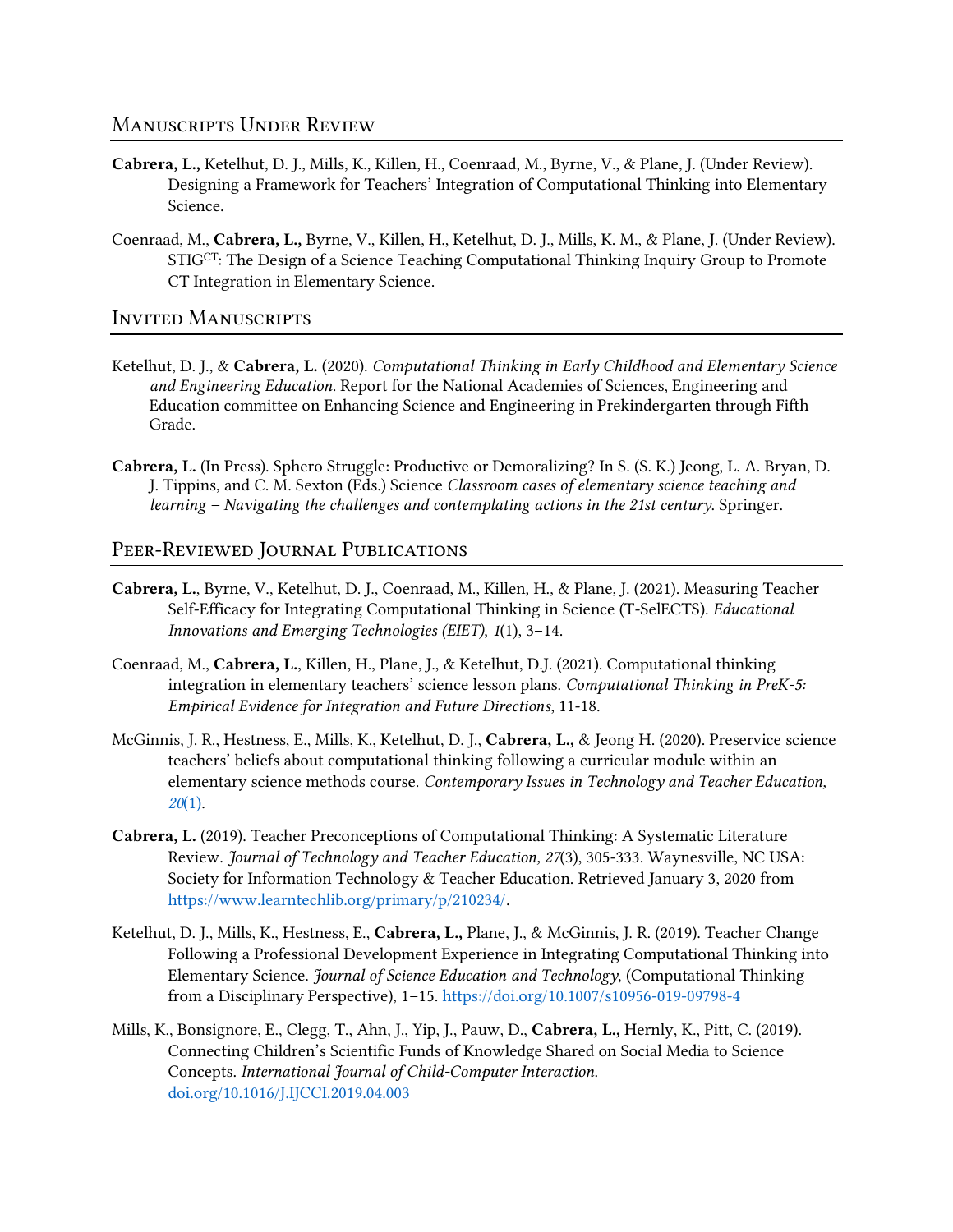Golbeck, J., Auxier, B., Bickford, A., Cabrera, L., Conte McHugh, M., Moore, S., … Zimmerman, J. (2018). Congressional twitter use revisited on the platform's 10-year anniversary. *Journal of the Association for Information Science and Technology, 69*(8), 1067–1070.

#### *Peer Reviewed Conference Proceedings*

- Cabrera, L., Coenraad, M., Byrne, V., Killen, H., & Ketelhut, D. J. (2021). Integrating Computational Thinking into Elementary Science Online in *Proceedings of the 15th International Conference of the Learning Sciences (ICLS 2021)*. Bochum, Germany: International Society of the Learning Sciences. 885-886.
- Cabrera, L., Maloney, J. H., & Weintrop, D. (2019). Programs in the Palm of your Hand: How Live Programming Shapes Children's Interactions with Physical Computing Devices. In *ACM Interaction Design and Children (IDC)*. Boise, ID: Association for Computing Machinery. <https://dl.acm.org/citation.cfm?id=3311927.3323138>
- Ketelhut, D. J., Hestness, E., Cabrera, L., Jeong, H., Plane, J., & McGinnis, J. R. (2019). Examining the Role of Mentor Teacher Support in a Professional Learning Experience for Preservice Teachers on Integrating Computational Thinking into Elementary Science Education. In K. Graziano (Ed.), *Proceedings of Society for Information Technology & Teacher Education International Conference (SITE) 2019* (pp. 2281–2285). Las Vegas, NV, United States: Association for the Advancement of Computing in Education (AACE). Retrieved from<https://www.learntechlib.org/p/207966>
- Cabrera, L., Ahn, J., Yip, J. C., Clegg, T., Hernly, K., Bonsignore, E., … Pauw, D. (2018)\*. Exploring Practices on the Move: Facilitating Learning Across a Neighborhood. *In Proceedings 13th International Conference of the Learning Sciences (ICLS)*, 705–712. [https://repository.isls.org//handle/1/487](https://repository.isls.org/handle/1/487) \*[Best Student Paper Nominee]
- Hestness, E., Jass Ketelhut, D., McGinnis, J.R., Plane, J., Razler, B., Mills, K., Cabrera, L. & Gonzalez, E. (2018). Computational Thinking Professional Development for Elementary Science Educators: Examining the Design Process. In E. Langran & J. Borup (Eds.), *Proceedings of Society for Information Technology & Teacher Education International Conference 2018* (pp. 1904-1912). Chesapeake, VA: Association for the Advancement of Computing in Education (AACE). <https://www.learntechlib.org/primary/p/182789/>
- Ahn, J., Clegg, T., Yip, J., Bonsignore, E., Pauw, D., Cabrera, L., … Marr, R. (2018). Science Everywhere: Designing Public, Tangible Displays to Connect Youth Learning Across Settings. *In Proceedings of SIGCHI Human Factors in Computing Systems (CHI 2018)*. New York, NY: ACM., 1–12. <https://doi.org/10.1145/3173574.3173852>

#### *Invited Conference Presentations*

Killen, H., Coenraad, M., Cabrera, L., Byrne, V., & Ketelhut, D.J. (2021). Integrating Computational Thinking into Elementary Inquiry-Based Science Instruction: Affordances of a Community of Practice Model. *Presented at the NARST 94th Annual International Conference*.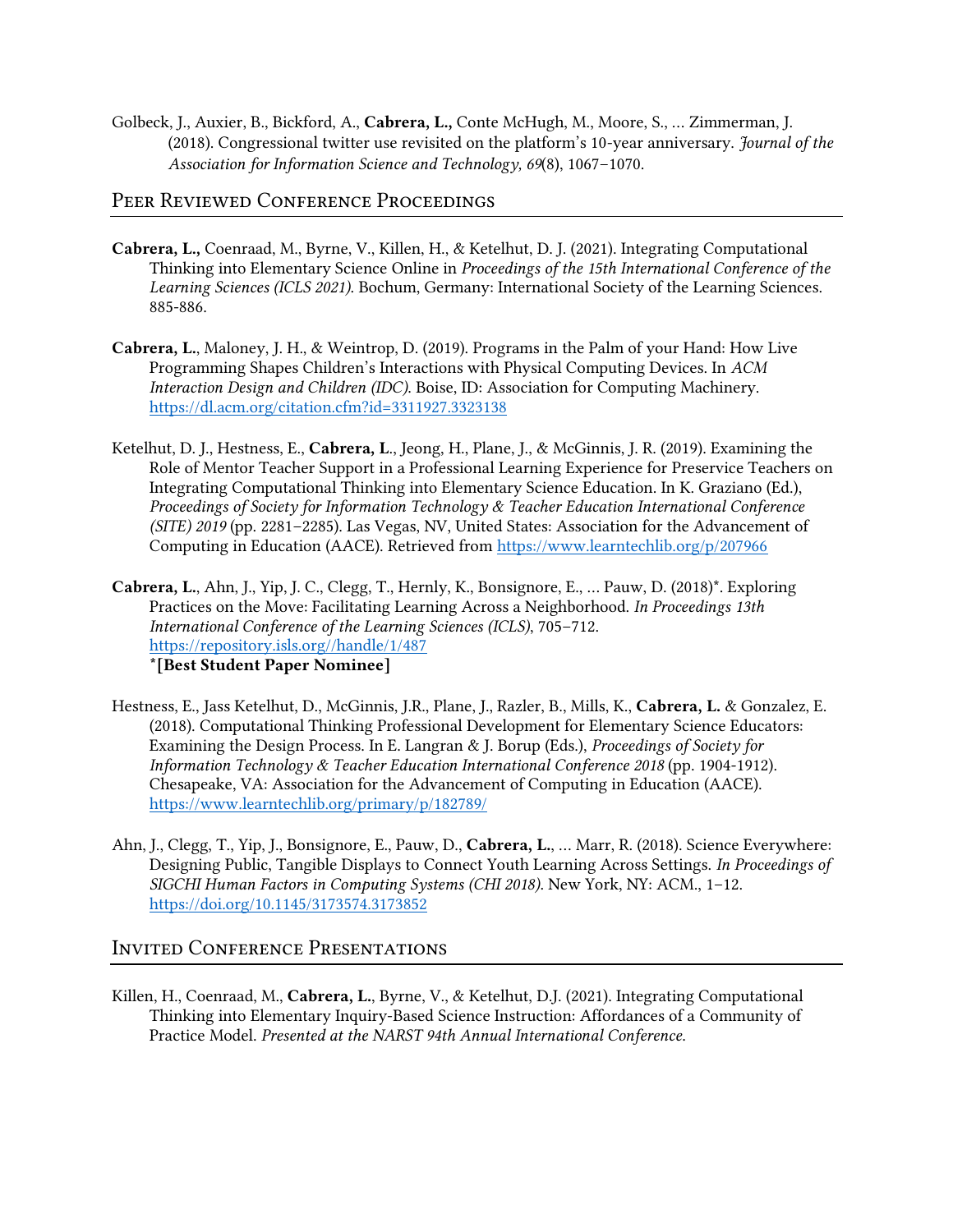- Cabrera, L., Byrne, V., Killen, H., Coenraad, M., Ketelhut, D. J., & Plane, J. (2021). Facilitation as Assessment of Teacher's Computational Thinking Knowledge during Lesson Co-Design. *Presented at the American Educational Research Association Conference 2021*.
- Killen, H., Coenraad, M., Byrne, V., Cabrera, L., Ketelhut, D. J., & Plane, J. (2021). Benefits of Expanded Mentorship in a Community of Practice Model for Computational Thinking Professional Development. *Presented at the American Educational Research Association Conference 2021*.
- Coenraad, M., Byrne, V., Ketelhut, D. J., Plane, J., Cabrera, L., Killen, H., & Mills, K. M. (2021). Designing the Science Teaching Computational Thinking Inquiry Group: Professional Development for CT-Integrated Elementary Science. *Presented at the American Educational Research Association Conference 2021*.
- Cabrera, L., Coenraad, M., Mills, K., McGinnis, J. R., Jass Ketelhut, D. (2020). Preservice Teachers' Self-Efficacy and Computational Thinking: A Mixed-Methods Approach. *Division C Outstanding Graduate Student Research Posters session* at the *American Educational Research Association Conference 2020 (AERA).* San Francisco, CA.
- Killen, H., Mills, K., Cabrera, L., Coenraad, M., Jass Ketelhut, D., McGinnis, J. R., Plane, J. (2020). Computational Thinking in Elementary Education: A Framework to Develop a CT Language Roadmap. To be presented at the *American Educational Research Association Conference 2020 (AERA).* San Francisco, CA.
- Mills, K., Coenraad, M., Cabrera, L., Killen, H., Jass Ketelhut, D., McGinnis, J. R. (2020). A Design Based Research Approach to Integrating Computational Thinking into Elementary Science Teacher Education. To be presented at a roundtable at the *American Educational Research Association Conference 2020 (AERA).* San Francisco, CA.
- Cabrera, L., Jass Ketelhut, D., Hestness, E. E., Mills, K., & McGinnis, J. R. (2019). Effects of a Computational Thinking Module on Preservice Teachers' Knowledge and Beliefs. Presented at a roundtable at the *American Educational Research Association Conference (AERA)*. Toronto, ON.
- Mills, K., Bonsignore, E., Pauw, D., Pitt, C., Hernly, K., Cabrera, L., … Clegg, T. (2019). Eliciting Scientific Funds of Knowledge Through Social Media Sharing in Formal Learning Environments. Presented at the *American Educational Research Association Conference (AERA)*. Toronto, ON.
- Hestness, E. E., Mills, K. M., McGinnis, J. R., Ketelhut, D. J., Jeong, H., & Cabrera, L. (2019). Preservice Teachers' Beliefs About CT Integration in Elementary Science Instruction. In *NARST 92nd Annual International Conference*. Baltimore, MD.
- Cabrera, L., McGinnis, J. R., Ketelhut, D. J., Hestness, E. E., Mills, K. M., & Jeong, H. (2019). Preservice Teachers' Changes in Self-Efficacy Regarding Computational Thinking. In *NARST 92nd Annual International Conference*. Baltimore, MD.
- McGinnis, J. R., Ketelhut, D. J., Hestness, E. E., Mills, K. M., Jeong, H., & Cabrera, L. (2019). An Examination of Preservice Teachers' Integration of Computational Thinking in Their Elementary School Lesson Plans. In *NARST 92nd Annual International Conference*. Baltimore, MD.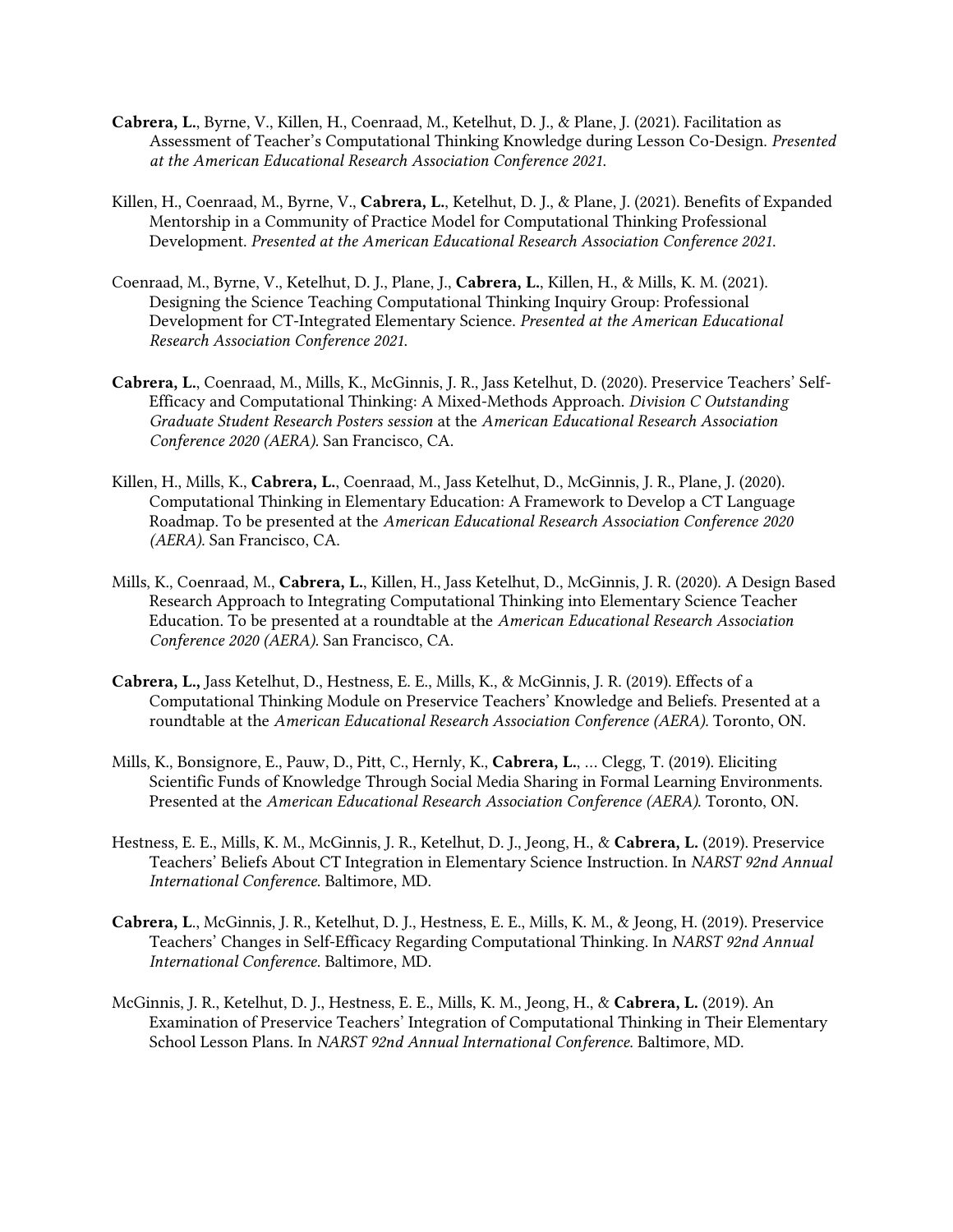Cabrera, L., Ahn, J., Yip, J. C., Clegg, T., Hernly, K., Bonsignore, E., … Pauw, D. (2018). Exploring Practices on the Move: Facilitating Learning Across a Neighborhood. *Presented at the Human-Computer Interaction Lab 35th Annual Symposium*. University of Maryland, College Park.

## *Highlighted Skills*

| Quantitative            | Descriptive statistics; perform: T-tests and ANOVA; linear multiple and                                                                                                            |
|-------------------------|------------------------------------------------------------------------------------------------------------------------------------------------------------------------------------|
| <b>Research Methods</b> | logistic regression; propensity matching.                                                                                                                                          |
| Qualitative             | Conducting observations and interviews; analyzing video data and artifacts;                                                                                                        |
| Research Methods        | qualitative coding with NVivo.                                                                                                                                                     |
| Instrument              | Developing surveys and measuring their validity and reliability; creating and                                                                                                      |
| Development             | employing observation and interview protocols.                                                                                                                                     |
| Programming             | R for statistics; basic Javascript; Visual Basic for Access; NETLogo, Scratch<br>for educational applications.                                                                     |
| Facilitation            | Teaching in diverse contexts such as informal after-school programs,<br>undergraduate teacher education courses, graduate level courses, and<br>professional development programs. |
| Languages               | Spanish (Native), English (Bilingual)                                                                                                                                              |

# *Teaching Experience*

| Spring 2021       | Integrating Computational Thinking (CT) into Elementary Science Online<br>and Face-to-Face: How to run a successful PD for pre-service and in-service<br>teachers with a proven framework, tech tools, and strategies.<br>Workshop conducted at the NARST Conference 2021                                                                                                                                                                                            |
|-------------------|----------------------------------------------------------------------------------------------------------------------------------------------------------------------------------------------------------------------------------------------------------------------------------------------------------------------------------------------------------------------------------------------------------------------------------------------------------------------|
| Spring 2019, 2020 | Foundations of Education Research II<br><b>Teaching Assistant</b><br>This course focuses on how to plan, develop, and execute a systematic<br>literature review in a specific area determined by the student in consultation<br>with his/her academic advisor.<br>Co-planned and executed face-to-face and online class sessions on:<br>• Finding academic sources and databases using Boolean logic<br>Crafting research questions and literature search procedures |
|                   | Using theoretical frameworks to motivate and situate research<br>Communicating findings in a conference presentation format                                                                                                                                                                                                                                                                                                                                          |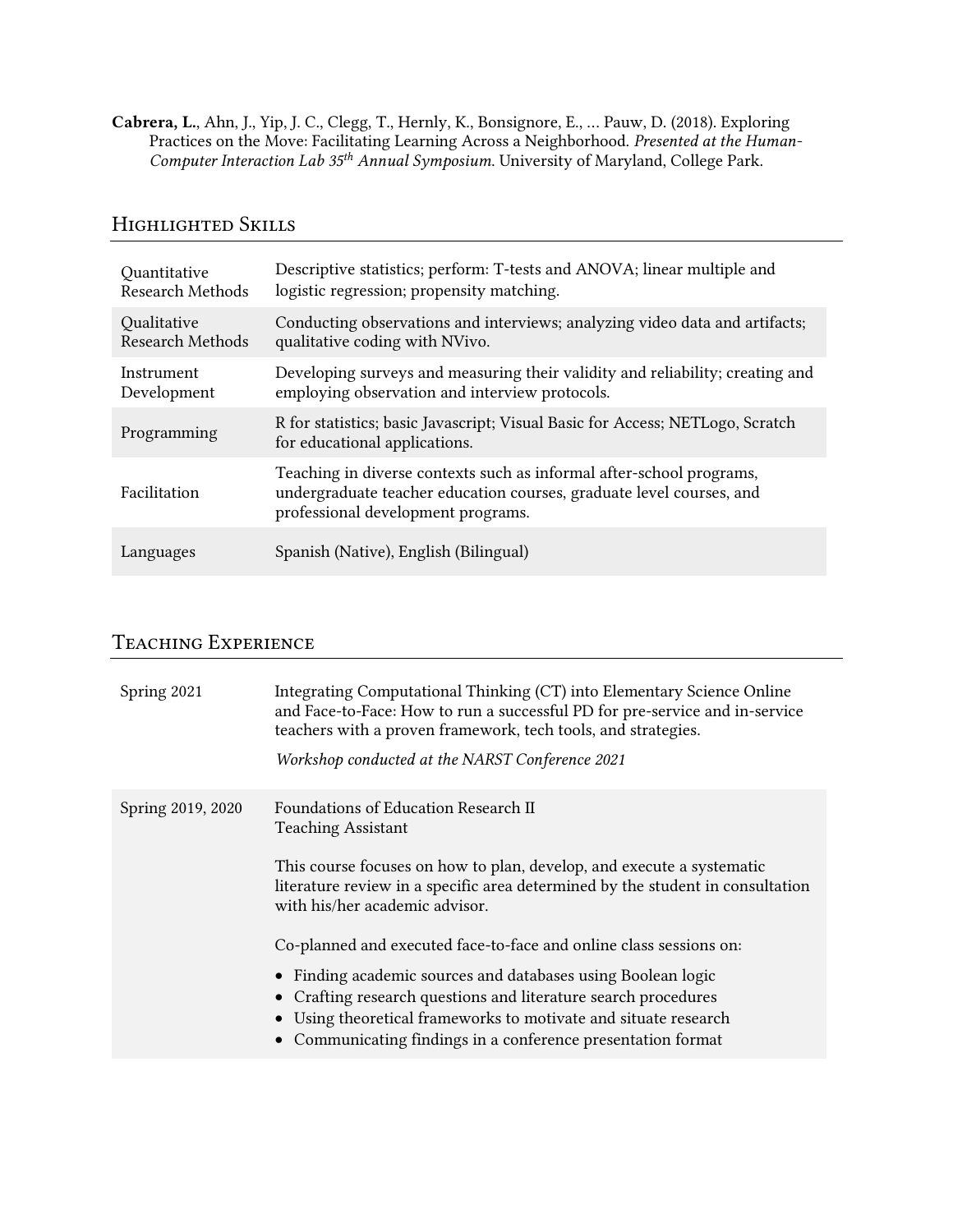| Fall 2018, 2019 | <b>Foundations of Education Research I</b><br>Co-Instructor & Teaching Assistant                                                                                                                                                                                                                          |
|-----------------|-----------------------------------------------------------------------------------------------------------------------------------------------------------------------------------------------------------------------------------------------------------------------------------------------------------|
|                 | This course is an introduction to the field of education research. It addresses<br>a range of conceptual, methodological, ethical and political challenges that<br>education researchers confront, and requires students to read broadly and<br>think critically about their own work and that of others. |
|                 | Designed and led lessons based on required readings for the course<br>• Assisted in the creation of grading rubrics for diverse assignments<br>Managed student submissions and student-instructor correspondence<br>• Facilitated opportunities for course feedback beyond mandatory<br>evaluations       |
| Fall 2017, 2018 | <b>Curriculum and Instruction in Elementary Education: Science</b><br><b>Guest Lecturer</b>                                                                                                                                                                                                               |
|                 | • Led portions of a 3-class module to integrate computational thinking in<br>elementary science education                                                                                                                                                                                                 |
|                 | • Facilitated robotics activities with preservice teachers<br>Facilitated discussions of computational thinking frameworks and<br>$\bullet$<br>reflections on its integration into elementary science                                                                                                     |
| $2013 - 2015$   | Ohio Wesleyan University Early Childhood Center<br>Preschool Student Teacher Aide                                                                                                                                                                                                                         |
|                 | • Assisted with pre-K classroom organization, lessons, and supported the<br>main teacher in her daily activities<br>• Provided specific assistance to ELL student                                                                                                                                         |

# *Honors & Awards*

| <b>Fall 2020</b> | <b>Wylie Dissertation Fellowship</b><br>The Graduate School - University of Maryland, College Park                                                                                                                                                                                                                                                                                                     |
|------------------|--------------------------------------------------------------------------------------------------------------------------------------------------------------------------------------------------------------------------------------------------------------------------------------------------------------------------------------------------------------------------------------------------------|
|                  | The Ann G. Wylie Dissertation Fellowship is a university-wide competitive<br>fellowship that aims to support University of Maryland doctoral candidates<br>who are in the latter stages of writing their dissertations.<br>Awardees are selected by a 12-Member multi-disciplinary panel from The<br>Graduate School who review and evaluate all of the Semester Dissertation<br>Fellowship proposals. |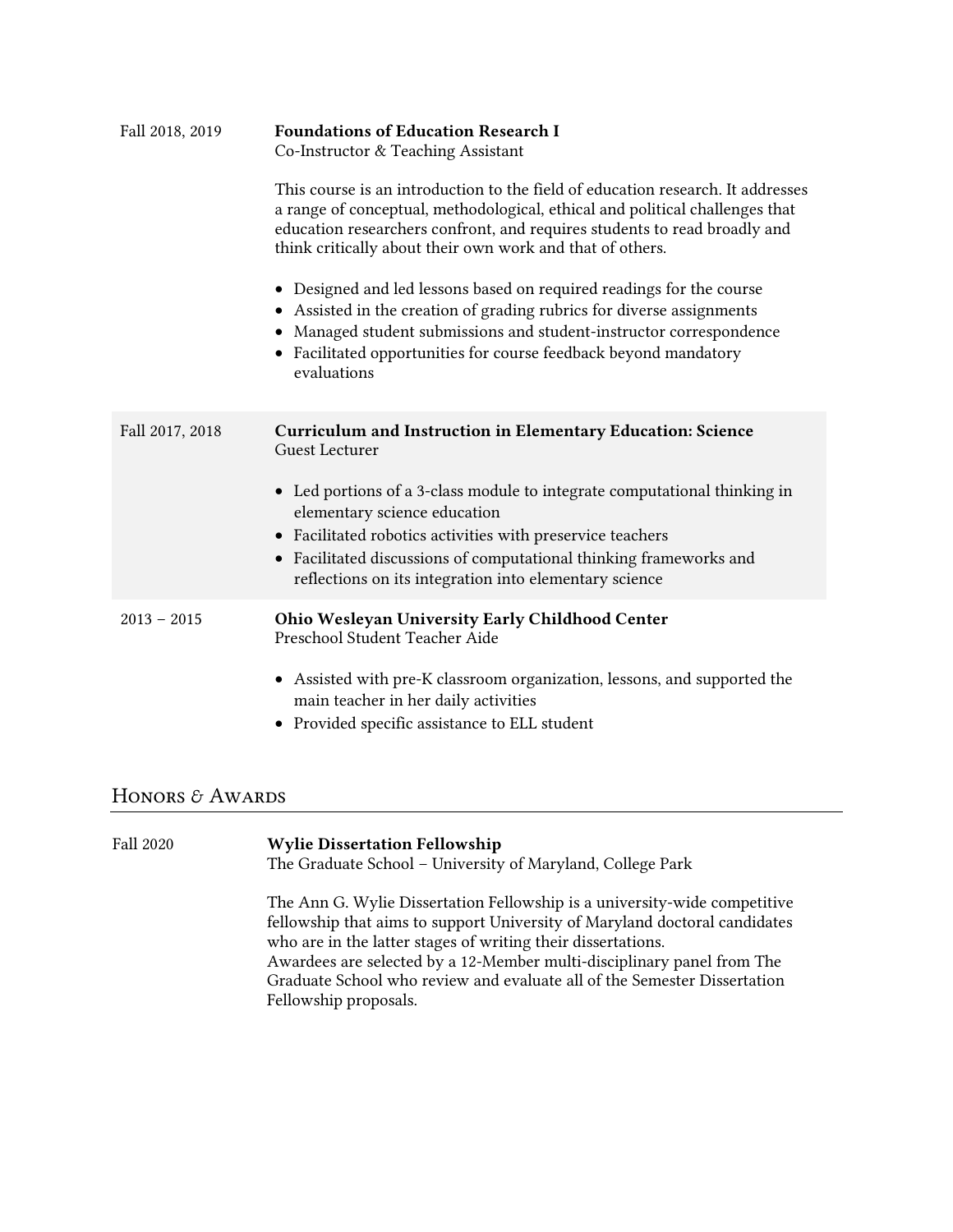| June 2018        | <b>Best Student Paper Nomination</b><br>International Conference of Learning Sciences (ICLS)<br>Our paper titled "Exploring Practices on the Move: Facilitating Learning<br>Across a Neighborhood" was nominated for best student paper, as I was the<br>first author as a graduate student.                                                                                                                                                                                                       |
|------------------|----------------------------------------------------------------------------------------------------------------------------------------------------------------------------------------------------------------------------------------------------------------------------------------------------------------------------------------------------------------------------------------------------------------------------------------------------------------------------------------------------|
| 2016, 2017, 2018 | Dean's Fellowship<br>College of Education - University of Maryland, College Park<br>The Graduate School's Dean's Fellowships are offered by graduate programs<br>in order to create greater flexibility in creating overall support packages for<br>students. Each year, the Graduate School allocates a certain number of<br>Dean's Fellowships to colleges who then allocate the fellowships to<br>programs. Programs are then responsible for recruiting and retaining<br>outstanding students. |
| 2015             | <b>Outstanding Scholastic Achievement Award</b><br>Psychology Department - Ohio Wesleyan University<br>The Outstanding Scholastic Achievement Award is presented to the<br>outstanding senior psychology major selected on the basis of academic<br>performance, professional potential and general merit.                                                                                                                                                                                         |
| 2014, 2015       | <b>Top 50 Scholar Athlete</b><br>Ohio Wesleyan University<br>This award is given to Ohio Wesleyan's top 50 student-athletes by<br>cumulative grade point average.                                                                                                                                                                                                                                                                                                                                  |
| $2012 - 2015$    | W.E.B. DuBois Academic Achievement Award<br>Office of Multicultural Student Affairs - Ohio Wesleyan University<br>This award is given to students who successfully obtain a 3.50 or higher GPA<br>for each academic term.                                                                                                                                                                                                                                                                          |
| $2012 - 2015$    | <b>Branch Rickey Scholarship</b><br>Ohio Wesleyan University<br>In honor of OWU alumnus Branch Rickey, general manager of the Brooklyn<br>Dodgers who led the integration of Major League Baseball when he signed<br>Jackie Robinson in 1945, this scholarship is given to outstanding first-year<br>students.                                                                                                                                                                                     |

# *Service*

Faculty Search Committee – Student Member

Teaching and Learning, Policy and Leadership – Tenure Track position for the Technology, Learning and Leadership specialization.